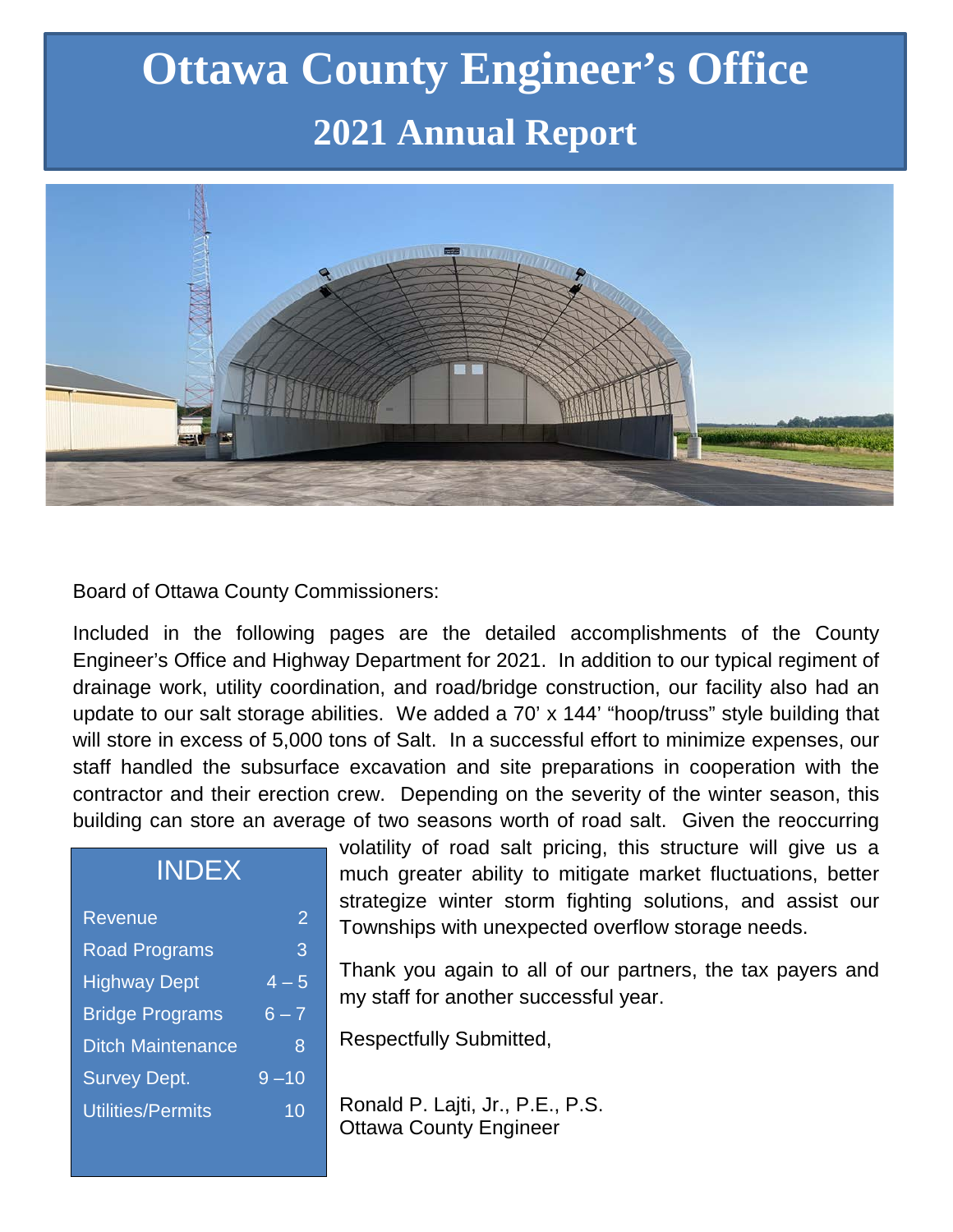#### **Revenue**

The main sources of revenue for the Engineer's Office are Gasoline Taxes, License Registration Fees, Permissive Fees, fines and interest. For more than ten years the revenue streams remained stagnant and operational and construction costs rose significantly. In an attempt to address this issue the County passed two Five-Dollars Permissive License Fees. The first passed in 2017, is shared with the local municipalities and townships, and generated approximately \$140,000 in 2018. The second fee was passed in 2018, started to collect in 2019, and was expected to generate an additional \$300,000 a year. In total, the additional fees combined to add roughly \$410,000 to our budget. At the end of 2019, through the legislative bill that increased the amount of revenue collected through fuel taxes, that portion of our revenue began to climb as well. Gas and License revenue for 2021 was up \$286,000 over 2020, showing some recovery from the impact of COVID.

In 2021 this office contracted \$4.5 M in road, bridge and drainage projects; \$1.23 M (27%) of that was funded with grants, public/private partnerships, or interest free loans. While that number should honestly speak for itself, it's necessary to point out that those funds found their way into Ottawa County's infrastructure as a direct result of the "behind the scenes" work from this office. I would like to acknowledge all the extra work by my staff to make this happen and to thank them for their efforts.

The following chart provides a graphical view of our revenue sources and amounts while the spreadsheet at the bottom provides actual numbers.



| Year | <b>Licenses</b> | <b>Permissive</b> | <b>Gasoline</b> | <b>Fines &amp; Interest</b> | <b>Total</b>   |
|------|-----------------|-------------------|-----------------|-----------------------------|----------------|
| 2011 | \$1,366,534.79  | \$460,020.64      | \$2,310,206.90  | 34,946.18<br>\$             | \$4,171,708.51 |
| 2012 | \$1,378,025.66  | \$464,450.65      | \$2,290,681.48  | 38,475.94<br>\$             | \$4,171,633.73 |
| 2013 | \$1,373,952.16  | \$467,953.82      | \$2,299,886.19  | 30,702.91<br>\$             | \$4,172,495.08 |
| 2014 | \$1,367,905.27  | \$471,200.21      | \$2,334,893.50  | 31,062.38<br>\$             | \$4,205,061.36 |
| 2015 | \$1,383,645.85  | \$478,226.71      | \$2,356,712.91  | 34,583.90<br>\$             | \$4,253,169.37 |
| 2016 | \$1,405,039.17  | \$486,961.83      | \$2,338,615.75  | 41,603.63<br>\$             | \$4,272,220.38 |
| 2017 | \$1,377,170.53  | \$475,869.94      | \$2,389,284.77  | \$<br>45,613.01             | \$4,287,938.25 |
| 2018 | \$1,374,392.07  | \$618,474.07      | \$2,417,403.95  | 74,327.57<br>\$             | \$4,484,597.66 |
| 2019 | \$1,374,935.10  | \$885,481.62      | \$2,939,200.28  | \$111,365.31                | \$5,310,982.31 |
| 2020 | \$1,331,345.78  | \$898,046.63      | \$3,614,207.26  | 92,859.33<br>\$             | \$5,936,459.00 |
| 2021 | \$1,435,168.79  | \$954,673.69      | \$3,739,694.30  | \$<br>45,342.05             | \$6,174,878.83 |
|      |                 |                   |                 |                             |                |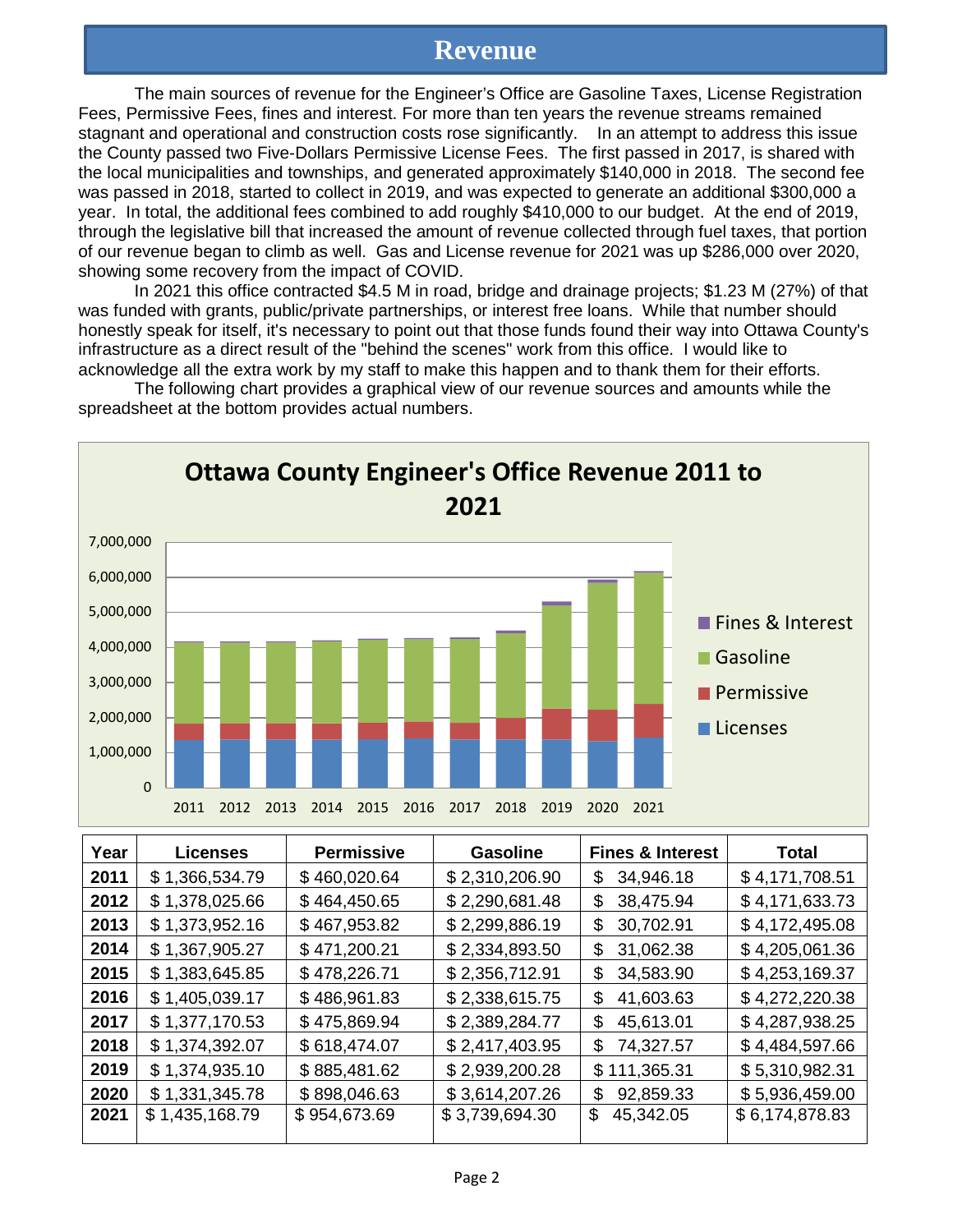### **Road Resurfacing / Preservation Programs**

Ottawa County typically bids their road programs by surface treatment type. We join with townships in the bidding process in an effort to secure better pricing than may be received through separate bids. The Ottawa County Engineer's staff also coordinates and handles all contractor relations, on-site inspections and grant documentation. These efforts provide the townships with professional oversight, inspection, and record keeping as well as an opportunity to secure funding that otherwise may not be available to them.

Once again, through our joint cooperation, we were successful in acquiring grant funds to assist in the resurfacing of various county and township roads. Allen, Benton, Carroll and Salem Townships were successful in securing a total of approximately \$170,000 in grant funds through the Ohio Public Works Commission. Ottawa County was also successful in securing \$275,000 in grant funds through OPWC to widen and improve West Catawba Road from Sand Road to Cemetery Road.

#### **County Road Repair/Widening/Resurfacing**

| Road<br>No. | <b>Road Name</b>                | <b>From</b>           | To                 | Length<br>/ Miles |    | Cost      |
|-------------|---------------------------------|-----------------------|--------------------|-------------------|----|-----------|
| 215         | Catawba Avenue*                 | <b>South Terminus</b> | Put-In-Bay Village | 0.93              | \$ | 591,377   |
| 30          | West Catawba Road*              | Sand Road             | Cemetery Road      | 1.48              | \$ | 823,327   |
| various     | Reclamite Asphalt Rejuvenation* |                       |                    |                   |    | 39,627    |
|             |                                 |                       | Total:             | 2.41              | S  | 1,454,331 |

\*Projects Not Yet Complete – To be finished and reported in 2022

#### **Township Road Resurfacing and Preservation**

| Township      | Road<br>No. | <b>Road Name</b>        | <b>From</b>               | To                    | Length<br>(Miles) | <b>Cost</b>   |
|---------------|-------------|-------------------------|---------------------------|-----------------------|-------------------|---------------|
| Allen         | 7           | Martin-Williston Rd     | Trowbridge Rd             | Walbridge Rd          | 0.99              | \$<br>102,846 |
| Bay           | 281         | Wilcox Rd               | <b>SR 53</b>              | <b>Township Line</b>  | 1.09              | \$<br>36,905  |
|               | 20          | <b>Suhrbier Road</b>    | <b>Toussaint North Rd</b> | Moline Martin Rd      | 0.81              | \$<br>14,700  |
| <b>Benton</b> | 67          | Trowbridge Rd           | Elliston-Trowbridge Rd    | Graytown Rd           | 1.00              | \$<br>105,531 |
|               | 68          | Walbridge Rd            | Stange Rd                 | SR 590                | 1.00              | \$<br>102,416 |
| Carroll       | 97          | <b>Bier Rd</b>          | SR 19                     | Behlman Rd            | 1.00              | \$<br>109,423 |
|               | 128         | <b>Russell Rd</b>       | Duff-Washa Rd             | SR <sub>2</sub>       | 0.52              | \$<br>67,895  |
|               | 222         | Meter Rd                | Bayshore Rd               | <b>South Terminus</b> | 0.44              | \$<br>103,678 |
| Danbury       | 1246        | <b>Mistic Bay Point</b> | Cul-De-Sac                | <b>Buck Rd</b>        | 0.28              | \$<br>59,718  |
| <b>Harris</b> | 45          | Hessville Rd            | <b>County Line</b>        | Elmore Eastern Rd     | 1.00              | \$<br>111,179 |
|               | 18          | Netcher Rd              | Schultz-Portage Rd        | Linker-Portage Rd     | 0.99              | \$<br>42,474  |
|               | 255         | Anderson Rd             | <b>South Terminus</b>     | Lockwood Rd           | 0.36              | \$<br>61,516  |
| Portage       | 281         | <b>Wilcox Rd</b>        | Township Line             | <b>Fulton Street</b>  | 0.84              | \$<br>26,525  |
|               | 287         | West Bay Dr             | <b>South Terminus</b>     | Wilcox Rd             | 0.09              | \$<br>5,008   |
| Salem         | 41          | 4 Mile House Rd         | Elmore-Eastern Rd         | Portage River South   | 1.46              | \$<br>30,052  |
|               | 110         | <b>Bloom Rd</b>         | SR 19                     | <b>Bolsinger Rd</b>   | 2.05              | \$<br>80,919  |
|               | 169         | Woodrick Rd             | <b>County Line</b>        | <b>Hetrick Rd</b>     | 1.00              | \$<br>101,715 |
|               |             |                         |                           | Total:                | 14.92             | \$1,162,500   |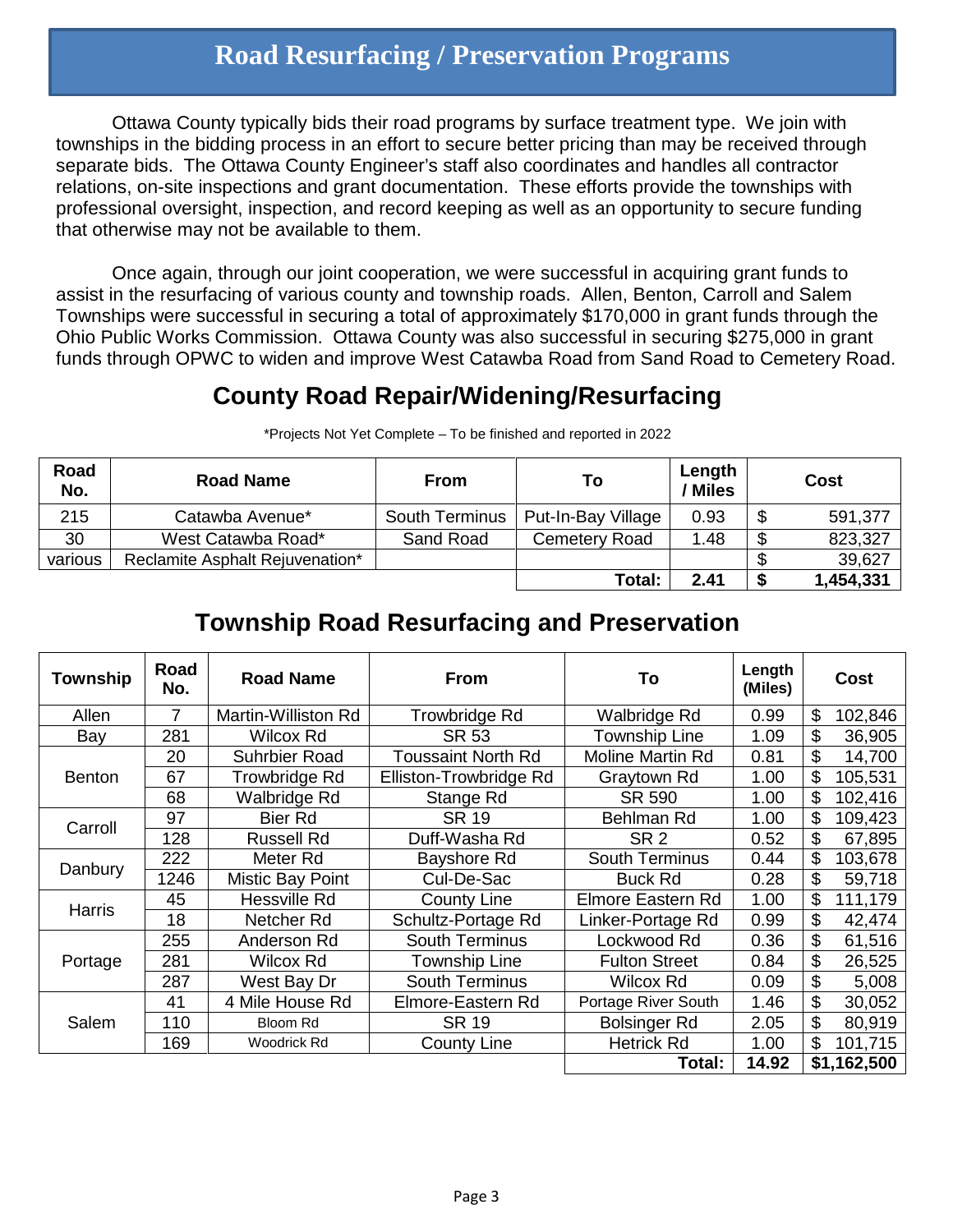### **Highway Department Programs**

The County Highway Department contributes to the county road surface treatment program with their Tar & Chip and Fog Seal programs. Efforts are also made to preserve existing pavements through a berm program, hot mix repair and wedge course program, as well as crack seal and patching. The following tables provide information on the work performed in 2021.

#### **Miscellaneous Programs**

### **Tar, Chip & Fog Seal Program**

| <b>Work Type</b>  | Cost          |
|-------------------|---------------|
| Berm              | \$28,636      |
| <b>Crack Seal</b> | \$102,045     |
| Cold Patch        | 14,867<br>\$. |
| Total:            | \$145,548     |

| Road<br>No. | <b>Road Name</b>  | Length /<br><b>Miles</b> | Cost      |
|-------------|-------------------|--------------------------|-----------|
| 19          | Graytown Road     | 5.96                     | \$149,461 |
| 42          | Harris-Salem Road | 1.61                     | 43,085    |
|             | Total:            | 7.57                     | 192,546   |

### **County Road Hot Mix Wedging / Repair Program**

| Road<br>No. | <b>Road Name</b>        | <b>Treatment Type</b> | Location                 |    | Cost   |
|-------------|-------------------------|-----------------------|--------------------------|----|--------|
| 19          | Graytown Road           | Wedging               | <b>Various Locations</b> | \$ | 12,370 |
| 42          | Harris-Salem Road       | Wedging               | <b>Various Locations</b> | S  | 12,902 |
| 171         | Camp Perry Eastern Road | Road Repair           | <b>Various Locations</b> | \$ | 13,978 |
|             |                         |                       | Total:                   |    | 39,250 |

In addition to road repairs and bridge maintenance, The Highway Department also performs drainage work, snow and ice control, sign maintenance, clear storm damage and remove weeds and brush. The following depicts costs associated with their efforts.

| Snow and Ice Control     | 251,811 | <b>Building Maintenance</b> | 28,361 |
|--------------------------|---------|-----------------------------|--------|
| Mowing                   | 211,820 | Junk/Brush/Guardrail/Barr.  | 74,433 |
| <b>Fleet Maintenance</b> | 277,109 | Storm Work/High Water       | 36,511 |
| Sign Maintenance         | 66,583  |                             |        |

### **Miscellaneous Drainage Improvement & Maintenance Programs**

| <b>Work Type</b>         | Location                                                     | Cost          |
|--------------------------|--------------------------------------------------------------|---------------|
| Catch Basin Repair &     | <b>Various Locations</b>                                     | 48,244        |
| Replacement              |                                                              |               |
| Cross-Over Repair &      | <b>Various Locations</b>                                     | 5,236<br>S    |
| Replacement              |                                                              |               |
| Drainage Improvement     | Rocky Ridge Road (\$92,975), Fox Road (\$51,656) and various | 186,100<br>\$ |
| Projects (Side Drainage) | other locations (\$41,469)                                   |               |
|                          | Total:                                                       | 239,580       |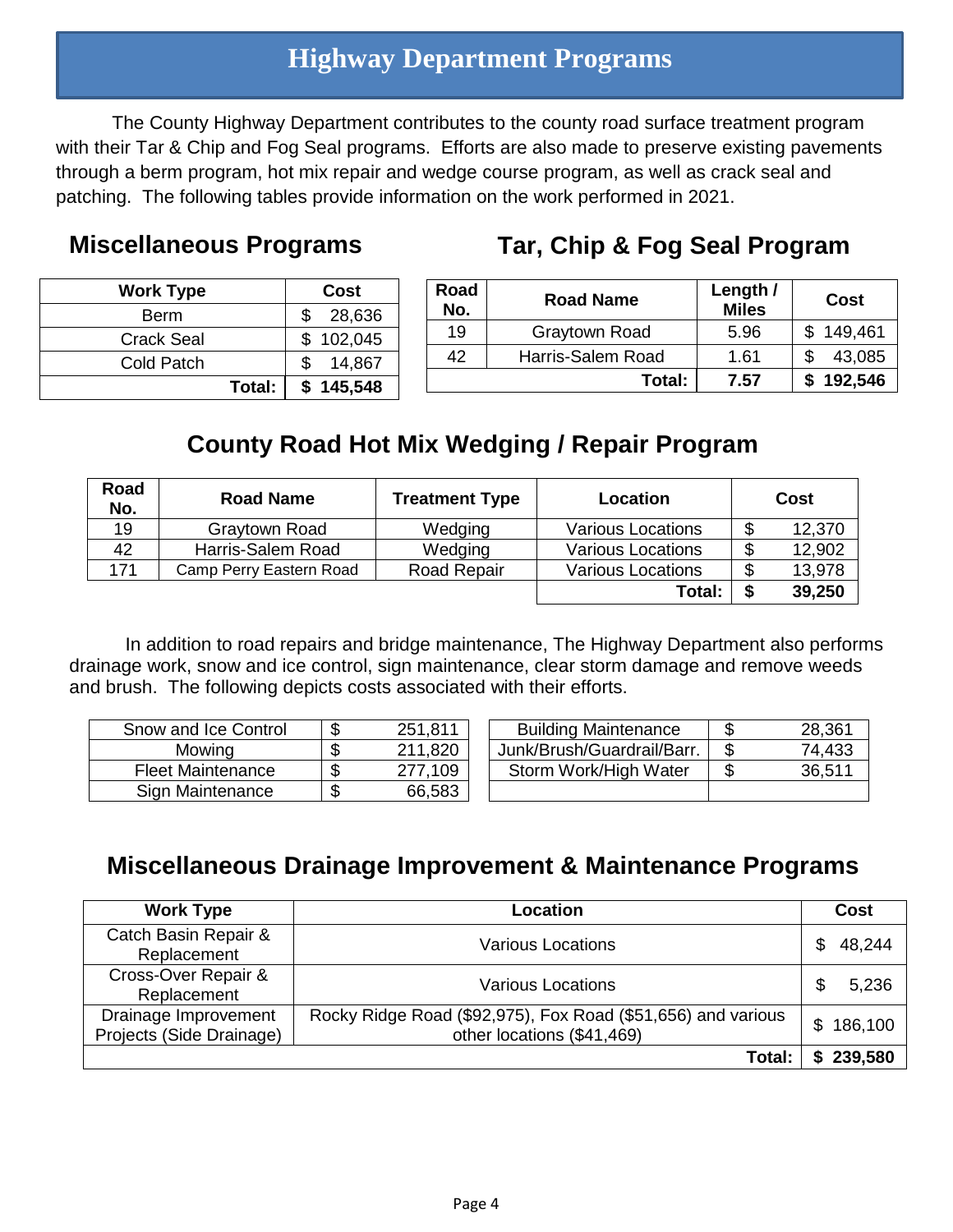### **Roadway Capital Improvement – 5 Year Plan**

Ottawa County's 5 year Roadway Capital Improvement Program is highlighted below. An annual budget of \$1,500,000 of local funds per fiscal year will be allocated to this effort. Additional funding will be utilized through grant programs available to the county to close the gap in funding for the proposed program.

The following list is the work anticipated to be undertaken in the following years:

|      | <b>County Road Capital Improvement Program Projection (5-year)</b>                                                                                                                                                                                                                                                                                 |                                                                                                     |  |  |  |  |  |
|------|----------------------------------------------------------------------------------------------------------------------------------------------------------------------------------------------------------------------------------------------------------------------------------------------------------------------------------------------------|-----------------------------------------------------------------------------------------------------|--|--|--|--|--|
|      | 2021 * West Catawba Road Rehabilitation (OPWC) – started in 2021, to complete in 2022<br>Catawba Avenue Rehabilitation - started in 2021, to complete in 2022                                                                                                                                                                                      | 744,000<br>S.<br>180,000<br>\$.                                                                     |  |  |  |  |  |
| 2022 | Fostoria Road Rehabilitation (SR 795 to Walbridge East)<br>Walbridge East Road Rehabilitation (Fostoria to Genoa-Clay Center)<br>Nissen Road Rehabilitation (SR 579 to County Line)                                                                                                                                                                | 605,000<br>S<br>550,000<br>\$<br>300,000                                                            |  |  |  |  |  |
| 2023 | Oak Harbor Southeast Road Rehabilitation (SR 19 to SR 53) (Federal 80%)<br>Fostoria Road Rehabilitation (Walbridge East to Curtice E&W)<br>Langram Road Resurfacing (Entire Length - Ferry Entrance to P.I.B. Village Limits)<br>Nissen Road Rehabilitation (N&S RR to SR 579)                                                                     | \$1,887,000<br>650,000<br>S<br>\$<br>750,000<br>275,000<br>\$.                                      |  |  |  |  |  |
| 2024 | Nissen Road Rehabilitation (Penn RR to N&S RR)<br>West Catawba Road Rehabilitation (SR 53 to Sand)<br>Genoa Clay Center Road Rehabilitation (County Line to Genoa)<br>Bolander Road Rehabilitation (Moline-Martin to Trowbridge)<br>Elmore Eastern Road Improvement (SR 590 to Wolf Creek)<br>Moline-Martin Road Ditch Enclosure (Schessler Ditch) | 530,000<br>\$<br>450,000<br>\$<br>\$<br>165,000<br>\$<br>225,000<br>\$<br>300,000<br>450,000<br>\$. |  |  |  |  |  |
| 2025 | Moline Martin Road Improvement (SR 51 to Genoa Clay Center)<br>Church Road Improvement (Bay Shore Road to SR 163)<br>Moline Martin Road Improvement (Nissen to Elliston-Trowbridge                                                                                                                                                                 | 650,000<br>\$<br>490,000<br>\$<br>300,000<br>Я.                                                     |  |  |  |  |  |
| 2026 | Wildacre Road Rehabilitation (SR 579 to County Line)<br>Toussaint South Road Improvement (SR 163 to Penn. Railroad)<br>Wildacre Road Rehabilitation (SR 579 to County Line)                                                                                                                                                                        | 385,000<br>\$.<br>572,000<br>\$.<br>385,000                                                         |  |  |  |  |  |
|      | <b>Total Projected Cost</b>                                                                                                                                                                                                                                                                                                                        | \$10,168,000                                                                                        |  |  |  |  |  |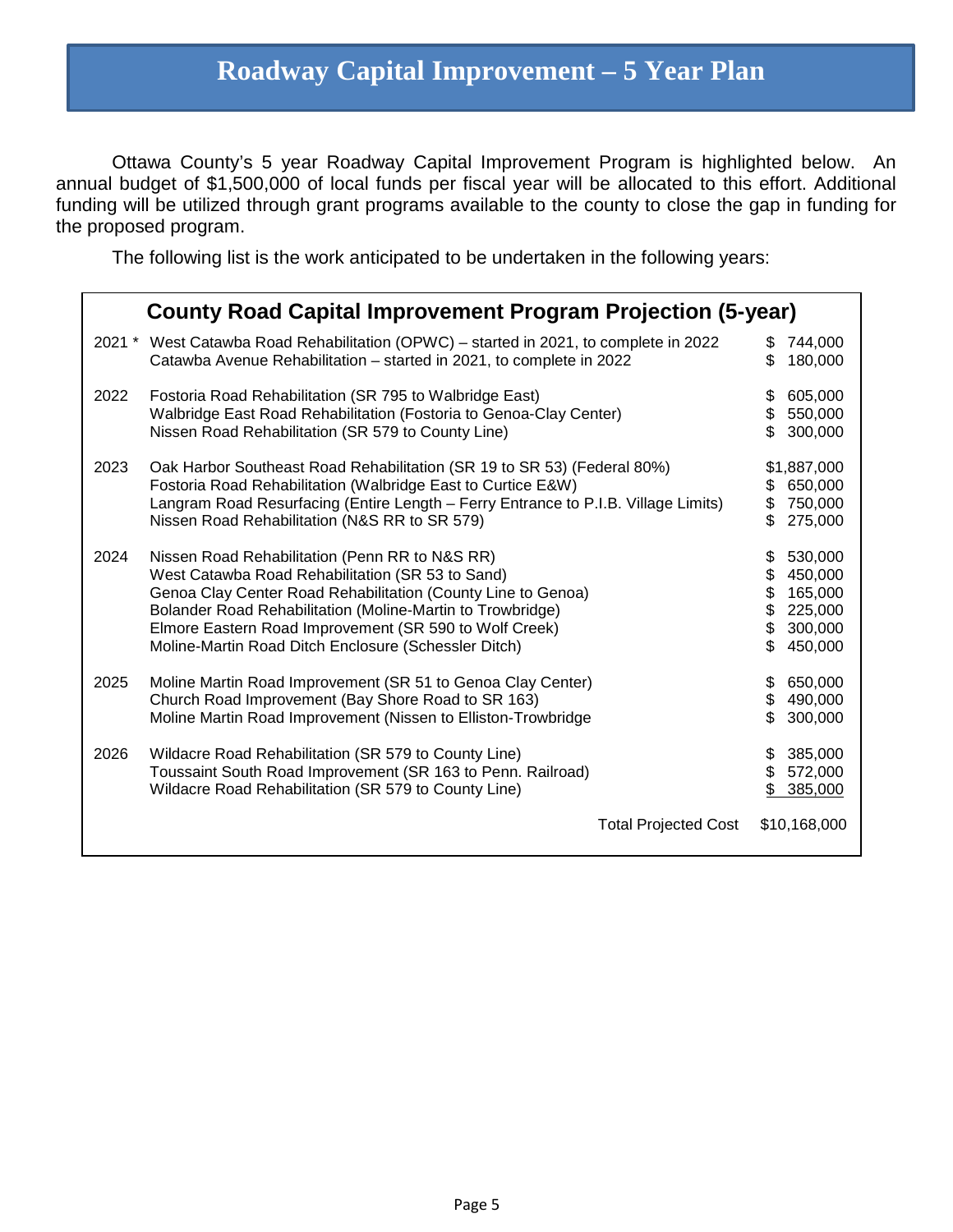# **Bridge Report**

Ottawa County currently maintains 113 bridges. The chart at the right shows the current general condition of bridges in the county. At this time 3 bridges rate "poor", 29 bridges rate "fair", and 81 bridges rate "good" or better. 13 bridges are currently posted with a load limit. A list of posted bridges is available on the county website. No bridges on Ottawa County's inventory are closed at this time.

#### **BRIDGE INSPECTION**

Annual conditional evaluation inspection of all bridges maintained by Ottawa County has been



completed for 2021. Inspection information has been reported to ODOT. As required by the Memorandum of Agreement (MOA) in place with Sandusky County, we have reported the results of our inspection of the 2 joint county road bridges which Ottawa County has the responsibility to inspect and maintain. Additionally, we have developed and distributed a summary list of bridge conditions to all Townships which have bridges on the County road system. Inspection records are available for review at the Engineer's Office.

In 2021, the Ohio laws dealing with condition inspection frequency of bridges were modified. Federal and State of Ohio requirements for bridge inspection frequency differ from each other. Federal guidance requires a bridge to be inspection at least once every 24 months and has not changed. The State of Ohio used to require all bridges to be inspected at least one every 12 months. In 2021 Ohio signed into law a hybrid system. The new inspection frequencies in Ohio are as follows:

| <b>Bridge Condition</b>                | <b>Inspection Frequency</b> |
|----------------------------------------|-----------------------------|
| New Bridges                            | 12 months (first 3 years)   |
| <b>All Fracture Critical Bridges</b>   | 12 months                   |
| Bridge with General Appraisal $\leq 6$ | 12 months                   |
| Bridge with General Appraisal $\geq 7$ | 24 months                   |

For Ottawa County this means, as of 2021, 52 of the 113 bridges on our inventory may be inspected on a 24 month frequency. This change will reduce the required amount of annual bridge inspections from 113 to 87 as we plan on only inspecting half of the 24 month inspection frequency bridges per year. This office will continue to be diligent in keeping up with the ever changing requirements and will continue to report any important changes.

#### **BRIDGE CAPITAL IMPROVEMENT**

In 2021, several bridge improvements were made. County Highway Maintenance crews performed miscellaneous maintenance items including cleaning of all bridge decks and external support members, berm maintenance and washout repairs, creek scour repairs at bridge supports, debris and log jam removal, joint and crack sealing of bridge decks, and chip sealing of several bridge decks.

Ottawa County completed two bridge capital improvement projects in 2021:

#### • **Billman Road over Ayers Creek Bridge Replacement**

The deficient single span steel beam bridge was replaced with a 36' single span prestressed concrete box beam bridge. The project cost was \$377,142.27 and was funded with 100% County funds. Bridge Credit has been requested for the project and will result in an additional \$301,713.82 of credit which may be applied to future funded capital improvement projects.

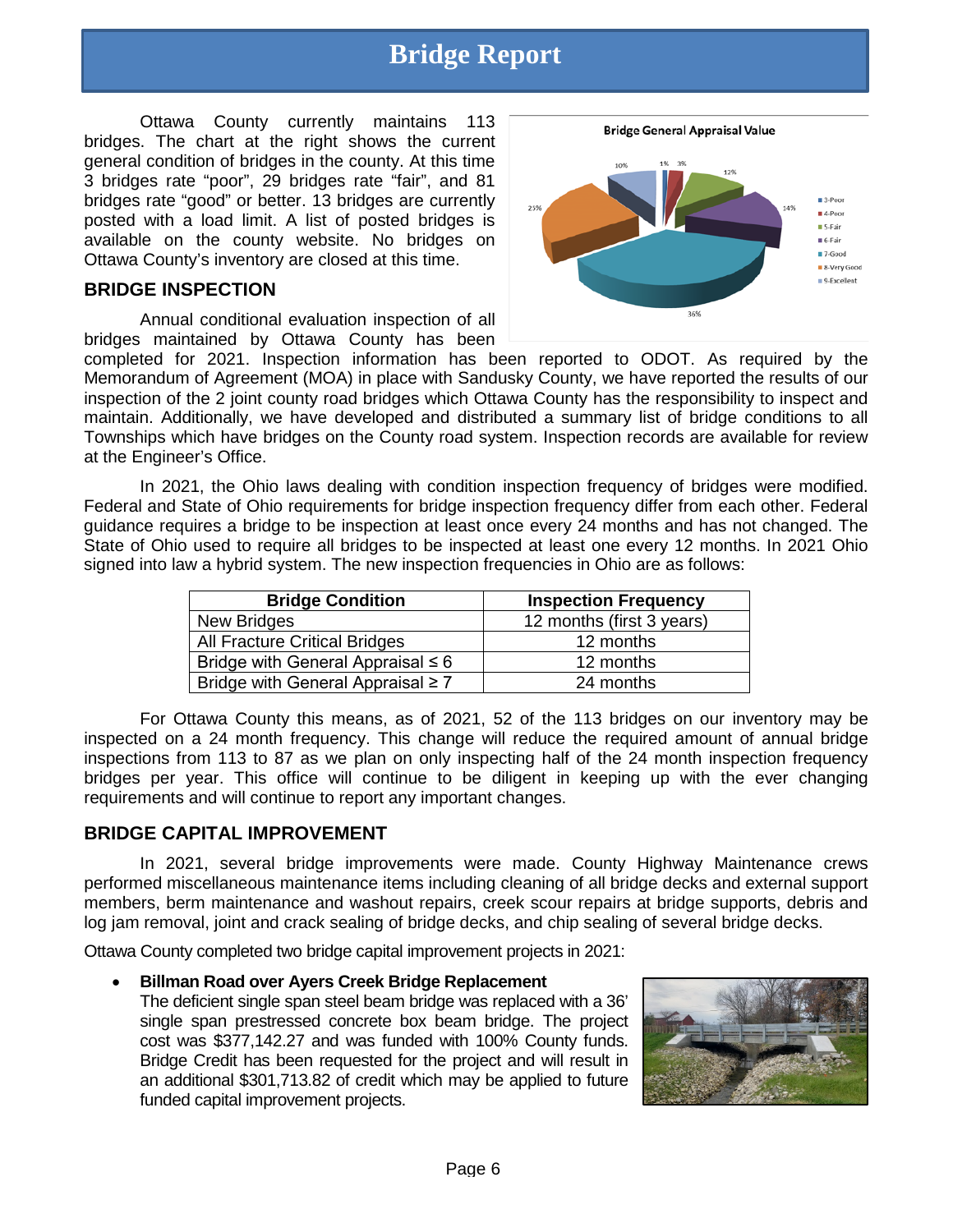### **Bridge Report Continued**

#### • **Stange Road over Turtle Creek Bridge Replacement**

The deficient single span steel pony truss bridge was replaced with an 80' single span prestressed concrete box beam bridge. The project cost was \$599,898.64 and was funded with 100% County funds. Bridge Credit has been requested for the project and will result in an additional \$479,918.91 of credit which may be applied to future funded capital improvement projects.



#### **BRIDGE LOAD RATING**

In 2021, two bridge postings were rescinded and one additional bridge was posted with load limit signs. The existing bridges on Billman Road (TR-54) over Ayers Creek and Stange Road (TR-21) over Turtle Creek were replaced and the load postings associated with the old bridges were rescinded. The bridge on Reiman Road (TR-53) over Packer Creek was found to have substantial deterioration that warranted evaluation of the load carrying capacity of the bridge. The resulting load rating analysis showed that the bridge required a load reduction posting to be established. The load posting was approved and signs were installed on 12/17/2021.

In 2019, all counties in Ohio were provided with a license of the BrR AASHTO Bridge Load Rating software package. The annual cost of the software license is covered with funds from ODOT intended to be used toward the betterment of the overall condition of bridges throughout the state (which is yet another federal mandate). This software is being used by this office to its fullest extent to analyze and rate bridges on the county system. At this time, 64 of our 113 bridges have been analyzed using this software. This is mainly due to the fact that not all bridge types can be analyzed with the BrR software including; truss bridges, corrugated steel arches & culverts, and round & elliptical concrete culverts. Other methods will continue to be used to analyze these structure types.

#### **BRIDGE CAPITAL IMPROVEMENT**

Ottawa County is planning to perform a significant number of bridge renewal projects over the next several years. An annual budget of \$1,000,000 of local funds per fiscal year will be allocated to this effort. Additional funding will be utilized through grant programs available to the county to close the gap in funding for the proposed program.

The following list is the work anticipated to be undertaken in the following years:

|        | <b>Bridge Capital Improvement Program (5-year)</b>                                                  |                                  |
|--------|-----------------------------------------------------------------------------------------------------|----------------------------------|
| 2021 * | Wildacre Road over Cedar Creek Rehabilitation (Federal 100%) – started in 2021, to complete in 2022 | \$457,915                        |
| 2022   | Nissen Road over Packer Creek Replacement                                                           | \$500,000                        |
|        | Fostoria Road over Dry Creek Rehabilitation (Joint County - Wood)                                   | \$250,000                        |
|        | Reiman Road over Packer Creek                                                                       | \$300,000                        |
|        | Locust Point Road over Turtle Creek Rehabilitation                                                  | \$400,000                        |
| 2023   | Linker-Portage Road over Sugar Creek Rehabilitation (Federal 100%)                                  | \$450,000                        |
|        | Toussaint North Road over Packer Creek Rehabilitation                                               | \$500,000                        |
|        | Elliston-Trowbridge Road over Toussaint Creek Replacement (State 95%)                               | \$700,000                        |
|        | Paulsen Road over Quisno Ditch Replacement                                                          | \$125,000                        |
| 2024   | Portage River South Road over Sugar Creek Rehabilitation                                            | \$600,000                        |
|        | Rider Road over Beef Creek                                                                          | \$200,000                        |
|        | Rocky Ridge Road over Toussaint Creek Replacement                                                   | \$700,000                        |
|        | Reiman Road over Cedar Creek Rehabilitation                                                         | \$450,000                        |
| 2025   | Wildacre Road over Crane Creek Rehabilitation                                                       | \$400,000                        |
|        | Fostoria Road over Crane Creek Rehabilitation (Joint County - Wood)                                 | \$400,000                        |
|        | Trowbridge Road over South Branch of Turtle Creek Replacement                                       | \$500,000                        |
|        | Rymers Road over LaCarpe Creek Rehabilitation                                                       | \$250,000                        |
|        |                                                                                                     | Total Projected Cost \$7,182,915 |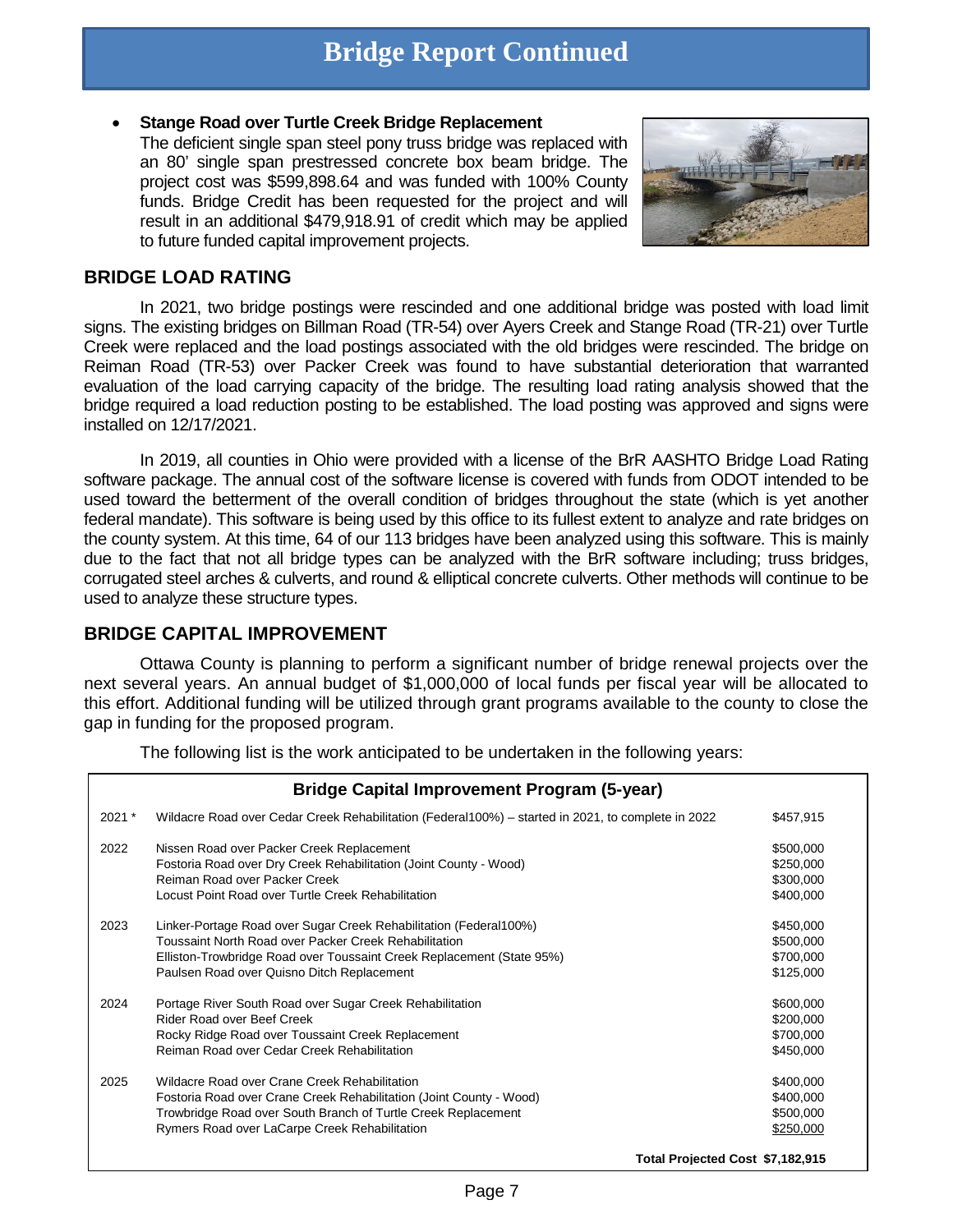### **Ditch Maintenance**

Drainage improvements and construction plan development efficiency was the focus again in 2021. The Ottawa Soil and Water Conservation District was a key partner in the 2021 Program. They assisted with the coordination and oversight of efforts to clean and maintain several ditches (or portions of ditches) currently in the county maintenance program. Their duties included performing annual inspections of each ditch, management of several cleaning projects, and preparing plans for pending projects.

The County Highway Department addressed roadside drainage by performing various road side ditch projects and other improvements at various locations. In addition to the strong efforts of these entities, the Engineer's Office was actively involved with surveying, engineering and the administrative oversight for these projects.

2021 also saw three petitioned ditches in Bay Township vacated in conjunction with a large wetlands restoration project. Ducks Unlimited is planning to restore two managed wetlands totaling 100 acres in the Little Portage Wildlife Area at the confluence of the Portage and Little Portage Rivers. DU is collaborating with the Ohio Department of Natural Resources Division of Wildlife (ODOW) to design wetland management infrastructure to divert up to 400 acres of off-site agricultural run-off into the wetlands, rather than flowing directly into the Little Portage River as is now the case. This project is funded by H2Ohio with no direct cost to the landowners.

| <b>Maintenance Ditch Costs</b>                                                                                                             |                |                                          |
|--------------------------------------------------------------------------------------------------------------------------------------------|----------------|------------------------------------------|
| <b>Beginning Balance</b><br>2021 Net Expenses<br>2021 Income<br><b>Ending balance</b>                                                      | \$<br>\$<br>\$ | 340,525<br>323,093<br>275,006<br>292,438 |
| <b>Ditch Statistics</b><br>Ottawa County oversees 90 ditches -<br>(85 single county, 5 joint county)<br>Open Ditches =<br>Closed Ditches = |                | 146.6 miles<br>3.0 miles                 |
| Projects still in progress:<br>Started in 2021 - to complete in 2022                                                                       |                |                                          |
| Epling                                                                                                                                     | \$             | 58,497                                   |
| Freimark                                                                                                                                   | \$             | 54,486                                   |
| <u>Final cost for those completed in 2021:</u>                                                                                             |                |                                          |
| Bayou                                                                                                                                      | \$             | 50,278                                   |
| Marquardt                                                                                                                                  | \$<br>\$       | 37,419                                   |
| Reiman                                                                                                                                     |                | 5,053                                    |
| Opfer-Lentz                                                                                                                                | \$             | 28,028                                   |
| <b>Otto Pfeiffer</b>                                                                                                                       | \$             | 9,962                                    |
| Eisman Tile                                                                                                                                |                | 16,036                                   |
| Schmardebeck (Brush)                                                                                                                       | \$             | 23,875                                   |
| 2021 Maintenance Costs                                                                                                                     | \$             | 170,651                                  |

# **Maintenance Ditch Programs**

#### **Proposed for 2022**

#### **Construction Projects**

| F. Miller    | \$. | 32,082  |
|--------------|-----|---------|
| Lenz         | \$. | 133,482 |
| Bury-Billman | \$. | 48,592  |
| Woodrick     | \$. | 52,505  |

#### **Permanent Base Reviews**

- Linker Portage **- Sandrock** 

- Roose  **Schmardebeck**
- Humphrey Road Lohrbach
- LaCarpe (Harmon) Schott<br>- Kemke Vinters
	- Winters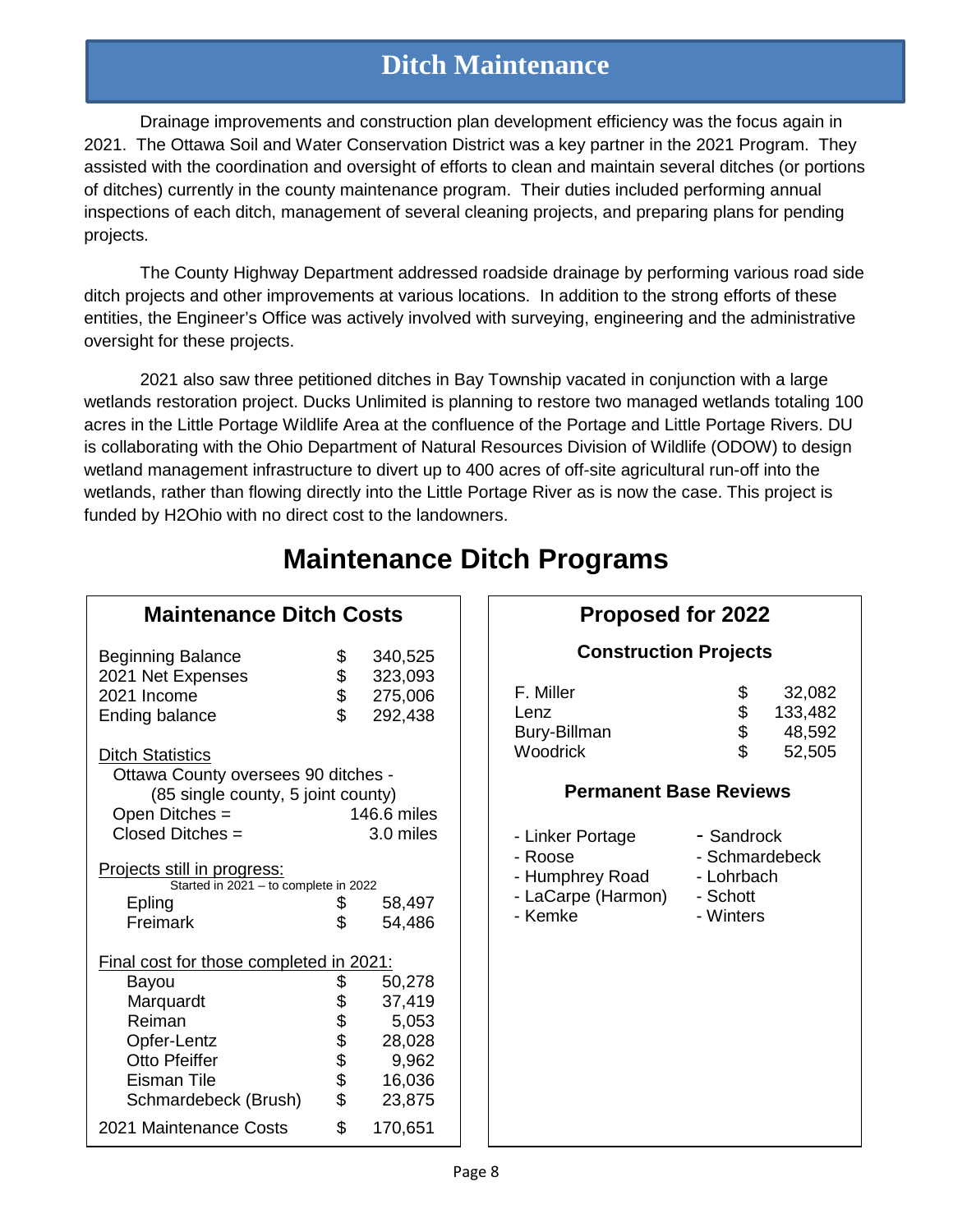### **Survey Division**



 2021, was a year of recovery. Still in the midst of the pandemic, we needed to hit the ground running, to make up for lost time and schedule delays. Not only did this office need to prepare for projects scheduled for 2021, but also needed to complete a few projects planned for 2020 that were postponed. There were still times the office was short-staffed, but by working together we were able to complete all of our projects. While 2022 has an aggressive schedule, it will be a welcome change of pace from what the last year required.

 Projects that were surveyed in 2021 included surveys for: a 1 mile ditch relocation on Salem-Carroll Road, 2 bridges to be replaced on Fostoria Road and Linker-Portage Road, a ditch enclosure on Hessville Road, a 1/2 mile drainage project on Nissen Road, a drainage improvement on Russell Road and preliminary survey work for the new salt storage barn at the highway garage. In the midst of that, we began adding the permits on file in our office to our GIS inventory, covered multiple R & I inquiries, assisted the Townships with their needs, assisted with many utility locates and permits. Legal description reviews were still a major part of the day to day operations.

Our staff continuously works to update our GIS map and develop new feature class layers that will someday not only assist our office, but also the Townships and constituents of Ottawa County. Our in-house GIS map has been a hit as we are able to provide up to date information. Many surveyors have been complimentary for this asset. We are finding that it is not only beneficial to County Offices, but to the private sector as well.

|                                                       |                                                                              |       |               |                   |      | One . Blows Hammer Chang Q Intermediate |       |
|-------------------------------------------------------|------------------------------------------------------------------------------|-------|---------------|-------------------|------|-----------------------------------------|-------|
| Corp Lines<br>Tywnships<br>Allen<br>Bay<br>Beeton     | $\boldsymbol{\times}$<br>$\ddot{}$<br>A<br><b>Harley</b><br><b>Telesting</b> |       |               |                   |      |                                         | tulus |
| Cerrell<br>Catavisa Island<br>Clay<br>Daebury<br>Erie | <b>STATE</b>                                                                 |       |               |                   |      | Put-In-Bay                              |       |
| survice<br>Perkaps<br>Public-Bay<br>Salem             | .<br>٠                                                                       | Allen | Benton<br>u   | Carroll           | Erie | Catawba Island<br>Danbury               |       |
|                                                       |                                                                              |       | <b>Harris</b> | U<br><b>Salem</b> | Bay  | Portage                                 |       |

#### **Ottawa County Engineer GIS Web Map**

This interactive map allows the user to search for section corner / benchmark records, property surveys and subdivision plats. This GIS Data Map is available 24/7 on our website!

Visit our website at: http://www.co.ottawa.oh.us/index.php/county-engineer/

The survey personnel are responsible for fieldwork and a significant amount of office assignments. The following provides additional information on these duties.

| <b>Subdivision Reviews</b>       | 13 proposed subdivisions         |
|----------------------------------|----------------------------------|
| <b>Administrative Approvals</b>  | 63 (54 small & 7 large)          |
| <b>Legal Description Reviews</b> | 670 (increased by 175 from 2020) |
| Requests & Investigations        | 48 (handled by all staff)        |
| <b>Township Requests</b>         | 40 (handled by all staff)        |
| <b>E-File Reviews</b>            | 616 (increased by 239 from 2020) |